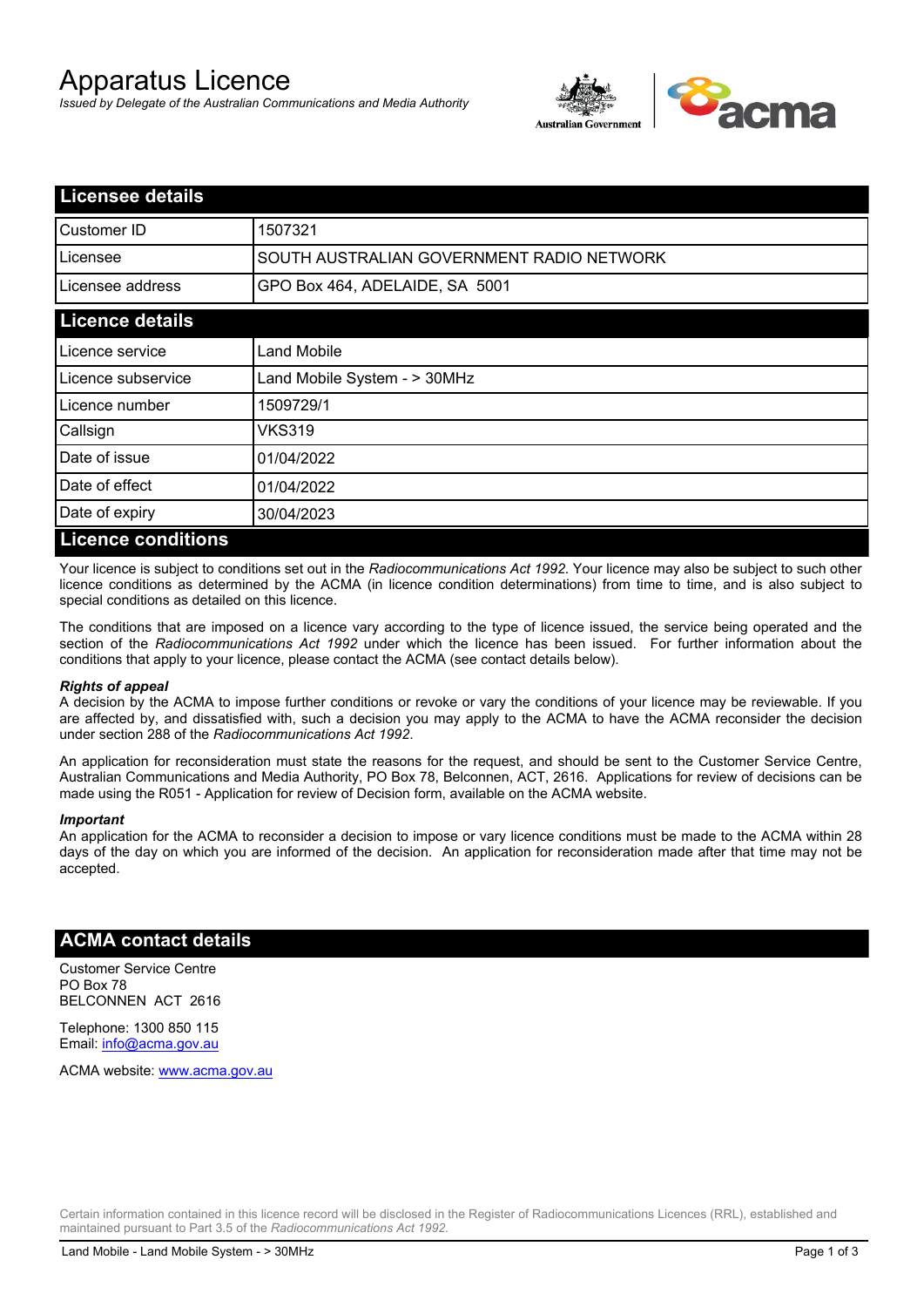# **Advisory Notes applying to licence no.: 1509729/1**

Conditions applicable to the operation of Land Mobile System station(s) authorised under this licence can be found in the Radiocommunications Licence Conditions (Apparatus Licence) Determination and the Radiocommunications Licence Conditions (Land Mobile Licence) Determination. Copies of these determinations are available from the ACMA and from the ACMA home page (www.acma.gov.au).